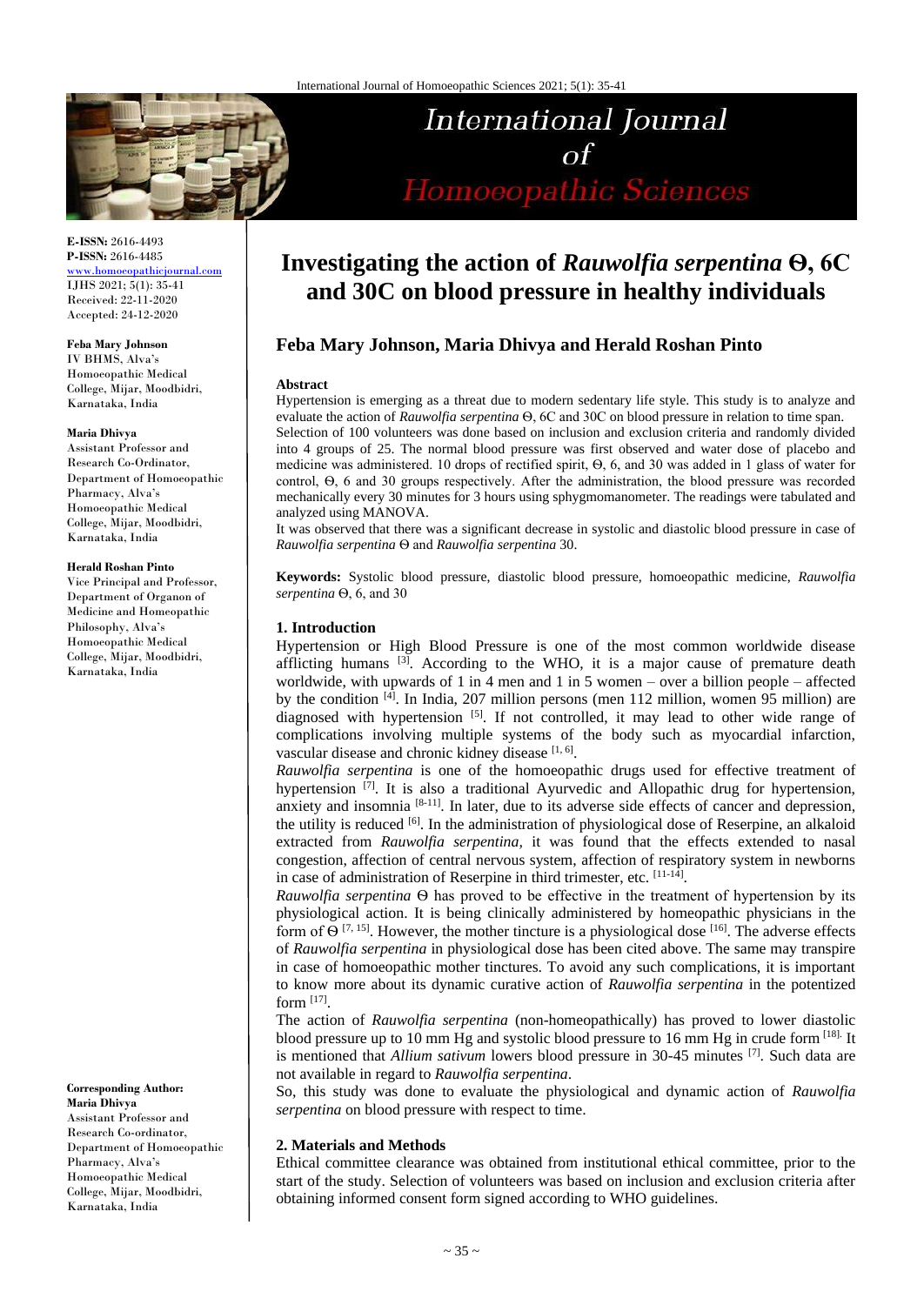The volunteers were randomly divided into 4 groups with 25 in each.

- Group A Negative control group
- Group B *Rauwolfia serpentina* Ѳ
- Group C *Rauwolfia serpentina* 6
- Group D *Rauwolfia serpentina* 30

The normal Blood Pressure of the volunteers was first recorded. The remedy was then administered in the form of water dose. 10 drops of rectified spirit,  $Θ$ , 6, and 30 was added in 1 glass of water for control, *Rauwolfia serpentina* Ѳ, *Rauwolfia serpentina* 6 and *Rauwolfia serpentina* 30 groups respectively. After the administration, the blood pressure was recorded in lying down posture mechanically every 30 minutes for 3 hours using sphygmomanometer. The procedure was repeated in a total of 100 volunteers. The readings were tabulated.

#### **2.1 Inclusive Criteria**

- Volunteers with normal range of blood pressure.
- Age group: 18-40 years

#### **2.2 Exclusive Criteria**

- With any underlying disease.
- On any medication.

#### **3. Results and Discussions 3.1 Observations**

| Table 1: Group A: Negative Control Group (BP analysis) |  |  |  |
|--------------------------------------------------------|--|--|--|
|--------------------------------------------------------|--|--|--|

| 0 Min |    | <b>30 Min</b> |    | <b>60 Min</b> |    | <b>90 Min</b> |    | <b>120 Min</b> |    | <b>150 Min</b> |    | <b>180 Min</b> |    |
|-------|----|---------------|----|---------------|----|---------------|----|----------------|----|----------------|----|----------------|----|
| 100   | 70 | 100           | 60 | 110           | 70 | 110           | 70 | 110            | 70 | 110            | 70 | 110            | 80 |
| 120   | 80 | 120           | 80 | 110           | 80 | 110           | 80 | 110            | 80 | 110            | 70 | 110            | 70 |
| 110   | 70 | 110           | 70 | 110           | 70 | 110           | 70 | 110            | 70 | 110            | 70 | 110            | 70 |
| 120   | 90 | 120           | 80 | 110           | 90 | 120           | 80 | 120            | 70 | 120            | 80 | 120            | 80 |
| 118   | 80 | 120           | 80 | 116           | 80 | 118           | 80 | 120            | 80 | 116            | 80 | 118            | 80 |
| 120   | 80 | 120           | 80 | 120           | 80 | 120           | 80 | 120            | 80 | 120            | 80 | 120            | 80 |
| 100   | 70 | 100           | 70 | 100           | 70 | 100           | 80 | 100            | 70 | 100            | 70 | 100            | 70 |
| 120   | 80 | 120           | 80 | 120           | 80 | 120           | 70 | 120            | 80 | 120            | 80 | 120            | 80 |
| 120   | 78 | 120           | 80 | 120           | 80 | 120           | 80 | 130            | 78 | 120            | 78 | 120            | 80 |
| 110   | 80 | 110           | 80 | 110           | 70 | 118           | 80 | 110            | 80 | 110            | 80 | 110            | 80 |
| 100   | 80 | 90            | 60 | 100           | 90 | 100           | 80 | 110            | 70 | 100            | 70 | 100            | 70 |
| 110   | 80 | 114           | 90 | 114           | 80 | 110           | 70 | 100            | 80 | 108            | 78 | 110            | 80 |
| 116   | 70 | 118           | 80 | 120           | 80 | 116           | 80 | 118            | 70 | 120            | 78 | 100            | 78 |
| 118   | 80 | 114           | 90 | 116           | 70 | 120           | 70 | 118            | 70 | 118            | 80 | 120            | 90 |
| 90    | 60 | 90            | 60 | 90            | 80 | 90            | 80 | 98             | 70 | 100            | 80 | 98             | 76 |
| 100   | 70 | 100           | 70 | 100           | 80 | 100           | 70 | 100            | 70 | 110            | 70 | 100            | 70 |
| 130   | 80 | 118           | 80 | 128           | 72 | 124           | 70 | 120            | 82 | 120            | 84 | 118            | 82 |
| 118   | 90 | 120           | 70 | 118           | 66 | 118           | 88 | 120            | 78 | 118            | 80 | 110            | 78 |
| 110   | 70 | 100           | 60 | 94            | 70 | 90            | 70 | 100            | 70 | 100            | 70 | 100            | 80 |
| 100   | 70 | 100           | 60 | 100           | 60 | 100           | 60 | 100            | 70 | 100            | 70 | 100            | 70 |
| 90    | 60 | 100           | 60 | 94            | 80 | 90            | 70 | 98             | 64 | 100            | 82 | 104            | 80 |
| 120   | 90 | 120           | 90 | 120           | 80 | 120           | 66 | 120            | 80 | 120            | 70 | 120            | 80 |
| 118   | 70 | 120           | 90 | 122           | 80 | 120           | 90 | 122            | 80 | 118            | 78 | 120            | 84 |
| 130   | 90 | 118           | 80 | 110           | 80 | 120           | 78 | 110            | 70 | 108            | 82 | 120            | 82 |
| 120   | 60 | 110           | 70 | 108           | 62 | 100           | 80 | 114            | 80 | 110            | 80 | 118            | 70 |

**Group B:** *Rauwolfia serpentina* Ѳ (BP analysis)

| $0$ Min |    | <b>30 Min</b> |    | <b>60 Min</b> |    | <b>90 Min</b> |    | <b>120 Min</b> |    | <b>150 Min</b> |    | <b>180 Min</b> |    |
|---------|----|---------------|----|---------------|----|---------------|----|----------------|----|----------------|----|----------------|----|
| 120     | 80 | 110           | 70 | 110           | 68 | 106           | 68 | 100            | 60 | 107            | 76 | 108            | 70 |
| 120     | 80 | 120           | 80 | 110           | 70 | 110           | 70 | 110            | 70 | 110            | 80 | 110            | 70 |
| 120     | 90 | 120           | 90 | 108           | 78 | 108           | 80 | 112            | 80 | 104            | 80 | 104            | 80 |
| 120     | 80 | 110           | 78 | 120           | 80 | 116           | 78 | 108            | 84 | 110            | 82 | 110            | 78 |
| 120     | 80 | 110           | 78 | 110           | 80 | 108           | 70 | 100            | 70 | 100            | 70 | 108            | 74 |
| 110     | 80 | 130           | 80 | 110           | 80 | 110           | 72 | 116            | 78 | 110            | 80 | 110            | 78 |
| 120     | 80 | 110           | 70 | 100           | 70 | 100           | 70 | 100            | 70 | 110            | 70 | 120            | 70 |
| 120     | 80 | 120           | 80 | 110           | 78 | 110           | 80 | 108            | 78 | 110            | 78 | 114            | 80 |
| 120     | 80 | 110           | 80 | 108           | 70 | 100           | 60 | 102            | 70 | 104            | 70 | 116            | 70 |
| 110     | 78 | 108           | 70 | 94            | 80 | 94            | 80 | 88             | 76 | 90             | 70 | 94             | 80 |
| 106     | 68 | 108           | 70 | 98            | 66 | 98            | 70 | 102            | 70 | 104            | 70 | 92             | 74 |
| 110     | 80 | 118           | 80 | 108           | 80 | 108           | 78 | 90             | 70 | 80             | 64 | 80             | 60 |
| 140     | 80 | 130           | 70 | 120           | 60 | 110           | 70 | 110            | 80 | 108            | 70 | 108            | 70 |
| 122     | 78 | 110           | 60 | 120           | 80 | 118           | 70 | 110            | 70 | 120            | 90 | 104            | 76 |
| 110     | 80 | 100           | 80 | 118           | 72 | 110           | 70 | 100            | 72 | 100            | 70 | 100            | 70 |
| 120     | 80 | 118           | 78 | 110           | 70 | 118           | 70 | 122            | 78 | 118            | 78 | 108            | 78 |
| 120     | 90 | 120           | 72 | 100           | 70 | 100           | 80 | 110            | 80 | 110            | 70 | 100            | 70 |
| 122     | 80 | 110           | 80 | 100           | 70 | 100           | 70 | 94             | 76 | 94             | 70 | 100            | 80 |
| 140     | 90 | 110           | 80 | 100           | 70 | 100           | 70 | 104            | 60 | 90             | 66 | 100            | 64 |
| 100     | 70 | 90            | 60 | 84            | 68 | 90            | 68 | 88             | 60 | 90             | 70 | 90             | 60 |
| 118     | 90 | 110           | 80 | 108           | 80 | 100           | 80 | 104            | 66 | 106            | 70 | 100            | 68 |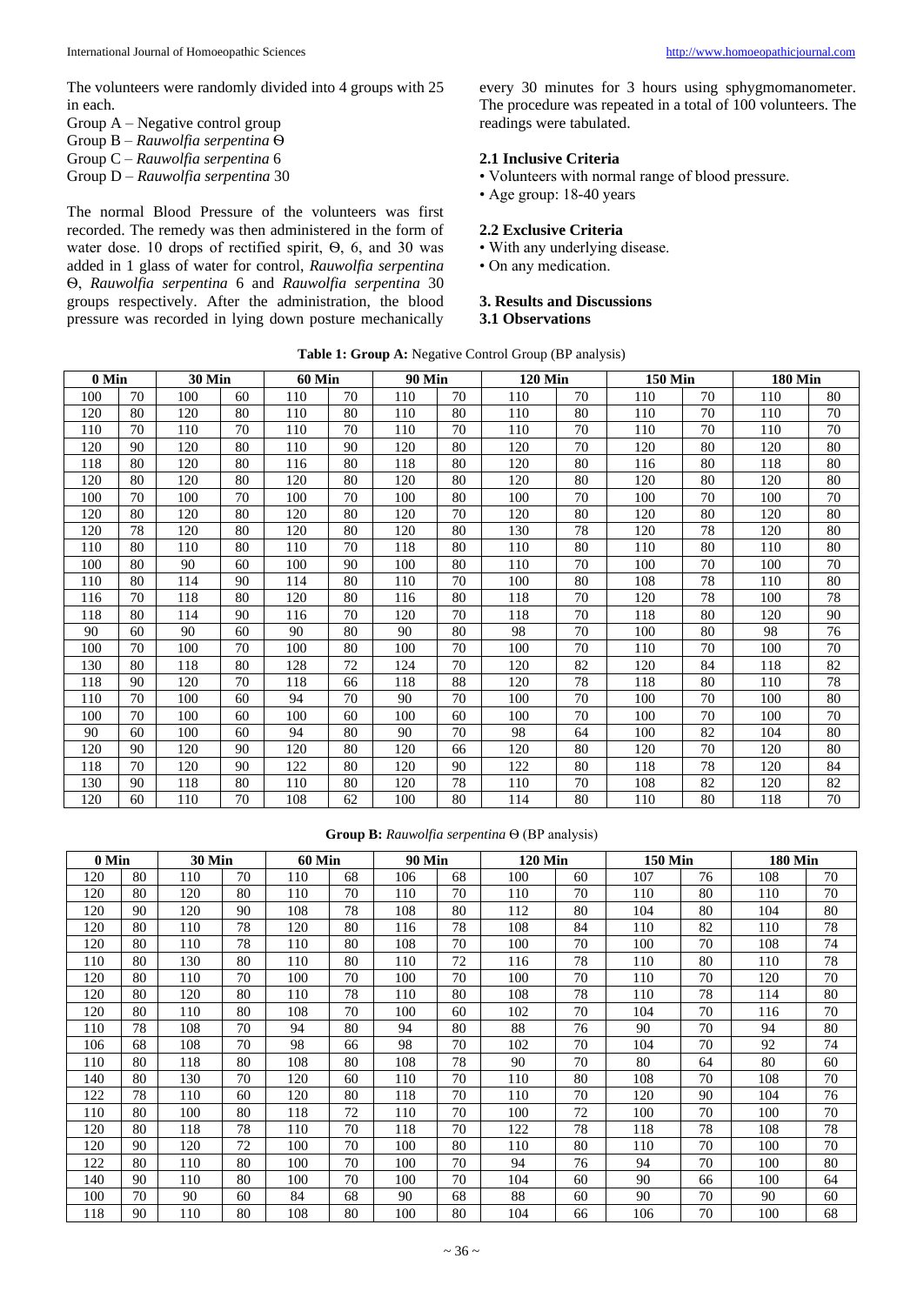| 110 | 70 | 100 | 70 | 110                   | 70 | 108 | 70 | 96         | 62 | 100 | $\sim$<br>02 | 98  | 66       |
|-----|----|-----|----|-----------------------|----|-----|----|------------|----|-----|--------------|-----|----------|
| 110 | 80 | 110 | 90 | 110                   | 70 | 108 | 82 | 98         | 64 | 108 | 74           | 98  | 70<br>78 |
| 110 | 70 | 100 | 60 | 122<br>$\overline{1}$ | 80 | 102 | 66 | 98         | 70 | 98  | 62           | 96  | 68       |
| 126 | 78 | 118 | 70 | 118                   | 70 | 118 | 70 | 110<br>114 | 80 |     | 78           | 108 | 70       |

| 0 Min |    | <b>30 Min</b> |    | <b>60 Min</b> |     | <b>90 Min</b> |     | <b>120 Min</b> |    | <b>150 Min</b> |    | <b>180 Min</b> |    |
|-------|----|---------------|----|---------------|-----|---------------|-----|----------------|----|----------------|----|----------------|----|
| 120   | 80 | 112           | 78 | 126           | 80  | 128           | 90  | 108            | 80 | 118            | 98 | 110            | 90 |
| 110   | 80 | 120           | 90 | 94            | 70  | 82            | 60  | 88             | 70 | 96             | 62 | 92             | 74 |
| 110   | 70 | 114           | 86 | 98            | 78  | 98            | 66  | 98             | 60 | 110            | 70 | 110            | 70 |
| 120   | 80 | 116           | 82 | 112           | 80  | 108           | 78  | 108            | 64 | 112            | 70 | 120            | 70 |
| 110   | 70 | 106           | 78 | 108           | 80  | 106           | 80  | 108            | 60 | 104            | 68 | 110            | 80 |
| 120   | 80 | 110           | 78 | 110           | 80  | 110           | 60  | 106            | 78 | 98             | 68 | 120            | 80 |
| 110   | 60 | 98            | 82 | 102           | 72  | 108           | 64  | 108            | 76 | 108            | 68 | 102            | 80 |
| 110   | 90 | 110           | 60 | 108           | 88  | 108           | 78  | 106            | 64 | 110            | 70 | 110            | 70 |
| 110   | 70 | 104           | 76 | 92            | 64  | 100           | 68  | 94             | 64 | 94             | 68 | 110            | 80 |
| 110   | 80 | 108           | 80 | 96            | 68  | 108           | 70  | 110            | 80 | 110            | 80 | 108            | 70 |
| 120   | 70 | 118           | 68 | 112           | 70  | 122           | 68  | 110            | 80 | 120            | 78 | 118            | 80 |
| 120   | 80 | 118           | 80 | 130           | 100 | 130           | 100 | 120            | 94 | 118            | 78 | 120            | 68 |
| 110   | 80 | 110           | 80 | 120           | 90  | 110           | 70  | 98             | 70 | 98             | 70 | 110            | 80 |
| 100   | 70 | 120           | 80 | 110           | 80  | 100           | 90  | 102            | 70 | 106            | 70 | 100            | 80 |
| 120   | 90 | 120           | 90 | 110           | 80  | 108           | 80  | 106            | 70 | 110            | 80 | 120            | 70 |
| 130   | 80 | 118           | 80 | 120           | 90  | 118           | 80  | 120            | 94 | 118            | 78 | 120            | 80 |
| 110   | 80 | 118           | 80 | 118           | 78  | 100           | 80  | 108            | 76 | 108            | 78 | 110            | 80 |
| 130   | 90 | 120           | 90 | 120           | 80  | 110           | 80  | 110            | 80 | 110            | 80 | 110            | 80 |
| 110   | 80 | 110           | 80 | 110           | 80  | 120           | 70  | 118            | 82 | 110            | 80 | 110            | 80 |
| 120   | 80 | 108           | 78 | 106           | 70  | 108           | 80  | 100            | 70 | 80             | 62 | 100            | 80 |
| 118   | 70 | 118           | 70 | 118           | 70  | 118           | 70  | 120            | 80 | 126            | 80 | 108            | 76 |
| 110   | 70 | 100           | 60 | 100           | 70  | 110           | 70  | 118            | 80 | 110            | 70 | 104            | 70 |
| 100   | 70 | 110           | 70 | 100           | 70  | 110           | 80  | 110            | 70 | 110            | 74 | 98             | 68 |
| 110   | 80 | 110           | 70 | 110           | 70  | 106           | 58  | 110            | 70 | 110            | 70 | 110            | 78 |
| 122   | 86 | 110           | 70 | 100           | 70  | 122           | 66  | 110            | 70 | 110            | 80 | 120            | 80 |

# **Group C:** *Rauwolfia serpentina* 6C (BP analysis)

**Group D:** *Rauwolfia serpentina* 30C (BP analysis)

| 0 Min |    | <b>30 Min</b> |    | <b>60 Min</b> |    | <b>90 Min</b> |    | <b>120 Min</b> |    |     | <b>150 Min</b> | <b>180 Min</b> |    |
|-------|----|---------------|----|---------------|----|---------------|----|----------------|----|-----|----------------|----------------|----|
| 120   | 70 | 118           | 68 | 96            | 60 | 106           | 72 | 106            | 72 | 110 | 70             | 110            | 80 |
| 100   | 60 | 110           | 70 | 118           | 80 | 116           | 64 | 110            | 70 | 110 | 70             | 110            | 70 |
| 124   | 80 | 118           | 88 | 104           | 72 | 110           | 72 | 112            | 74 | 110 | 70             | 110            | 70 |
| 120   | 98 | 110           | 82 | 102           | 76 | 92            | 64 | 100            | 70 | 110 | 80             | 114            | 80 |
| 114   | 72 | 98            | 68 | 92            | 64 | 108           | 78 | 108            | 88 | 108 | 80             | 110            | 80 |
| 120   | 80 | 116           | 80 | 110           | 82 | 108           | 88 | 110            | 80 | 120 | 100            | 120            | 90 |
| 120   | 80 | 114           | 82 | 110           | 80 | 94            | 72 | 100            | 80 | 110 | 80             | 114            | 82 |
| 120   | 88 | 118           | 90 | 120           | 80 | 114           | 72 | 118            | 84 | 112 | 78             | 124            | 86 |
| 110   | 70 | 100           | 58 | 100           | 70 | 104           | 66 | 92             | 60 | 96  | 62             | 100            | 60 |
| 120   | 90 | 104           | 68 | 96            | 56 | 108           | 56 | 102            | 62 | 110 | 68             | 120            | 60 |
| 120   | 70 | 108           | 70 | 116           | 76 | 102           | 52 | 102            | 74 | 104 | 66             | 100            | 66 |
| 110   | 70 | 114           | 78 | 106           | 68 | 108           | 64 | 100            | 60 | 102 | 72             | 112            | 72 |
| 114   | 90 | 100           | 70 | 104           | 68 | 96            | 68 | 92             | 54 | 102 | 72             | 112            | 80 |
| 120   | 80 | 118           | 68 | 108           | 68 | 108           | 66 | 108            | 58 | 108 | 68             | 108            | 78 |
| 120   | 70 | 118           | 78 | 98            | 68 | 116           | 76 | 108            | 76 | 112 | 72             | 118            | 89 |
| 120   | 70 | 108           | 68 | 100           | 60 | 88            | 50 | 112            | 64 | 108 | 58             | 100            | 58 |
| 120   | 78 | 118           | 80 | 114           | 76 | 106           | 76 | 114            | 66 | 118 | 88             | 114            | 84 |
| 108   | 68 | 98            | 54 | 102           | 66 | 96            | 58 | 90             | 54 | 100 | 64             | 90             | 52 |
| 110   | 70 | 105           | 60 | 108           | 72 | 90            | 60 | 108            | 68 | 112 | 62             | 110            | 72 |
| 130   | 90 | 110           | 80 | 112           | 80 | 118           | 80 | 108            | 80 | 102 | 78             | 100            | 78 |
| 130   | 90 | 100           | 82 | 110           | 90 | 100           | 80 | 110            | 90 | 104 | 78             | 102            | 70 |
| 120   | 90 | 100           | 70 | 108           | 80 | 100           | 74 | 104            | 74 | 106 | 80             | 104            | 74 |
| 110   | 80 | 108           | 70 | 120           | 80 | 116           | 86 | 110            | 70 | 108 | 70             | 110            | 80 |
| 130   | 90 | 110           | 94 | 120           | 90 | 120           | 80 | 118            | 80 | 118 | 80             | 110            | 80 |
| 120   | 80 | 114           | 70 | 118           | 78 | 122           | 72 | 118            | 72 | 122 | 68             | 110            | 70 |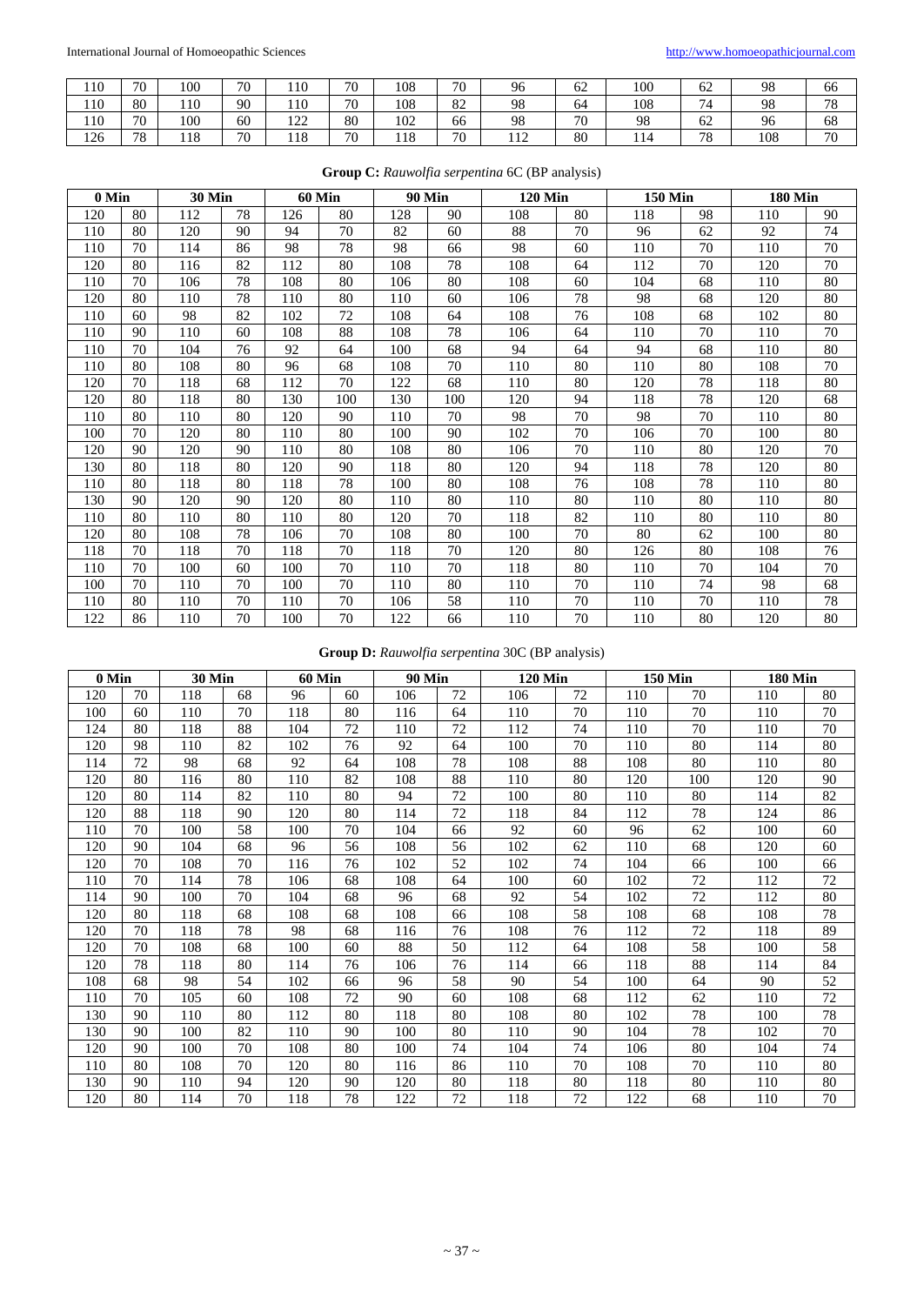#### **3.2 Stastical Analysis**

MANOVA was used to analyse the data obtained.

|                         | <b>Effect</b> |                          | <b>Value</b> | F       | <b>Hypothesis df</b> | Error df | Sig.              |
|-------------------------|---------------|--------------------------|--------------|---------|----------------------|----------|-------------------|
|                         |               | Pillai's Trace           | .997         | 94.000  | .000 <sup>b</sup>    | 94.000   | .000 <sup>b</sup> |
|                         | Intercept     | Wilks' Lambda            | .003         | 94.000  | .000 <sup>b</sup>    | 94.000   | .000 <sup>b</sup> |
|                         |               | Hotelling's Trace        | 349.276      | 94.000  | .000 <sup>b</sup>    | 94.000   | .000 <sup>b</sup> |
| <b>Between Subjects</b> |               | Roy's Largest Root       | 349.276      | 94.000  | .000 <sup>b</sup>    | 94.000   | .000 <sup>b</sup> |
|                         |               | Pillai's Trace           | .143         | 288.000 | .113                 | 288.000  | .113              |
|                         | group         | Wilks' Lambda            | .861         | 228.922 | .112                 | 228.922  | .112              |
|                         |               | Hotelling's Trace        | .157         | 278.000 | .110                 | 278.000  | .110              |
|                         |               | Roy's Largest Root       | .115         | 96.000  | .014 <sup>c</sup>    | 96.000   | .014 <sup>c</sup> |
|                         |               | Pillai's Trace           | .644         | 79.000  | .000 <sup>b</sup>    | 79.000   | .000 <sup>b</sup> |
|                         | time          | Wilks' Lambda            | .356         | 79.000  | .000 <sup>b</sup>    | 79.000   | .000 <sup>b</sup> |
|                         |               | <b>Hotelling's Trace</b> | 1.813        | 79.000  | .000 <sup>b</sup>    | 79.000   | .000 <sup>b</sup> |
|                         |               | Roy's Largest Root       | 1.813        | 79.000  | .000 <sup>b</sup>    | 79.000   | .000 <sup>b</sup> |
| Within Subjects         |               | Pillai's Trace           | .840         | 243.000 | .002                 | 243.000  | .002              |
|                         |               | Wilks' Lambda            | .358         | 236.205 | .002                 | 236.205  | .002              |
|                         | time * group  | Hotelling's Trace        | 1.286        | 233.000 | .001                 | 233.000  | .001              |
|                         |               | Roy's Largest Root       | .731         | 81.000  | .000c                | 81.000   | .000c             |

a. Design: Intercept + group

Within Subjects Design: time

b. Exact statistic

c. The statistic is an upper bound on F that yields a lower bound on the significance level.

**Table 3:** Mauchly's Test of Sphericity<sup>a</sup>

| <b>Within Subjects Effect</b> |                |      |         |  |        | <b>Epsilon</b><br>Mauchly's W Approx. Chi-Square df Sig. Greenhouse-Geisser Huynh-Feldt Lower-bound |      |      |  |  |
|-------------------------------|----------------|------|---------|--|--------|-----------------------------------------------------------------------------------------------------|------|------|--|--|
|                               | <b>Measure</b> |      |         |  |        |                                                                                                     |      |      |  |  |
|                               | Systolic BP    | .209 | 146.741 |  | 20.000 | .626                                                                                                | .676 | .167 |  |  |
| Time                          | Diastolic BP   | 000  | 159.652 |  | 20,000 | .186                                                                                                | .193 | .167 |  |  |

Tests the null hypothesis that the error covariance matrix of the orthonormalized transformed dependent variables is proportional to an identity matrix.<sup>a</sup>

a. Design: Intercept + group

Within Subjects Design: time

b. May be used to adjust the degrees of freedom for the averaged tests of significance. Corrected tests are displayed in the Tests of Within-Subjects Effects table.

## **3.3. Tests of Within-Subjects Effects**

#### **Table 4:** Multivariate a, <sup>b</sup>

|              | <b>Within Subjects Effect</b> | Value |                 | <b>Hypothesis df</b> | Error df | Sig. |
|--------------|-------------------------------|-------|-----------------|----------------------|----------|------|
|              | Pillai's Trace                | .170  | 5.765           | 18.000               | 1728.000 | .000 |
| time         | Wilks' Lambda                 | .833  | 6.014           | 18.000               | 1624.002 | .000 |
|              | Hotelling's Trace             | .197  | 6.252           | 18.000               | 1718.000 | .000 |
|              | Roy's Largest Root            | .176  | 16.857c         | 6.000                | 576.000  | .000 |
|              | Pillai's Trace                | .147  | 1.645           | 54.000               | 1728.000 | .002 |
| time * group | Wilks' Lambda                 | .859  | 1.655           | 54.000               | 1711.110 | .002 |
|              | Hotelling's Trace             | .157  | 1.664           | 54.000               | 1718.000 | .002 |
|              | Roy's Largest Root            | .096  | $3.072^{\circ}$ | 18.000               | 576.000  | .000 |

a. Design: Intercept + group

Within Subjects Design: time

b. Tests are based on averaged variables.

c. The statistic is an upper bound on F that yields a lower bound on the significance level.

|  | <b>Table 5: Univariate Tests</b> |  |
|--|----------------------------------|--|
|--|----------------------------------|--|

| <b>Source</b> |              | <b>Measure</b>            | <b>Type III Sum of Squares</b> | df     | <b>Mean Square</b> |        | Sig. |
|---------------|--------------|---------------------------|--------------------------------|--------|--------------------|--------|------|
|               |              | <b>Sphericity Assumed</b> | 4844.369                       | 6      | 807.395            | 16.373 | .000 |
| Time          | Systolic BP  | Greenhouse-Geisser        | 4844.369                       | 3.759  | 1288.864           | 16.373 | .000 |
|               |              | Huynh-Feldt               | 4844.369                       | 4.053  | 1195.226           | 16.373 | .000 |
|               |              | Lower-bound               | 4844.369                       | .000   | 4844.369           | 16.373 | .000 |
|               | Diastolic BP | <b>Sphericity Assumed</b> | 2906.334                       | 6      | 484.389            | .753   | .607 |
|               |              | Greenhouse-Geisser        | 2906.334                       | 1.117  | 2601.841           | .753   | .401 |
|               |              | Huynh-Feldt               | 2906.334                       | 1.156  | 2513.711           | .753   | .406 |
|               |              | Lower-bound               | 2906.334                       | 1.000  | 2906.334           | .753   | .388 |
| Time * group  |              | <b>Sphericity Assumed</b> | 2520.523                       | 18     | 140.029            | 2.840  | .000 |
|               | Systolic BP  | Greenhouse-Geisser        | 2520.523                       | 11.276 | 223.532            | 2.840  | .001 |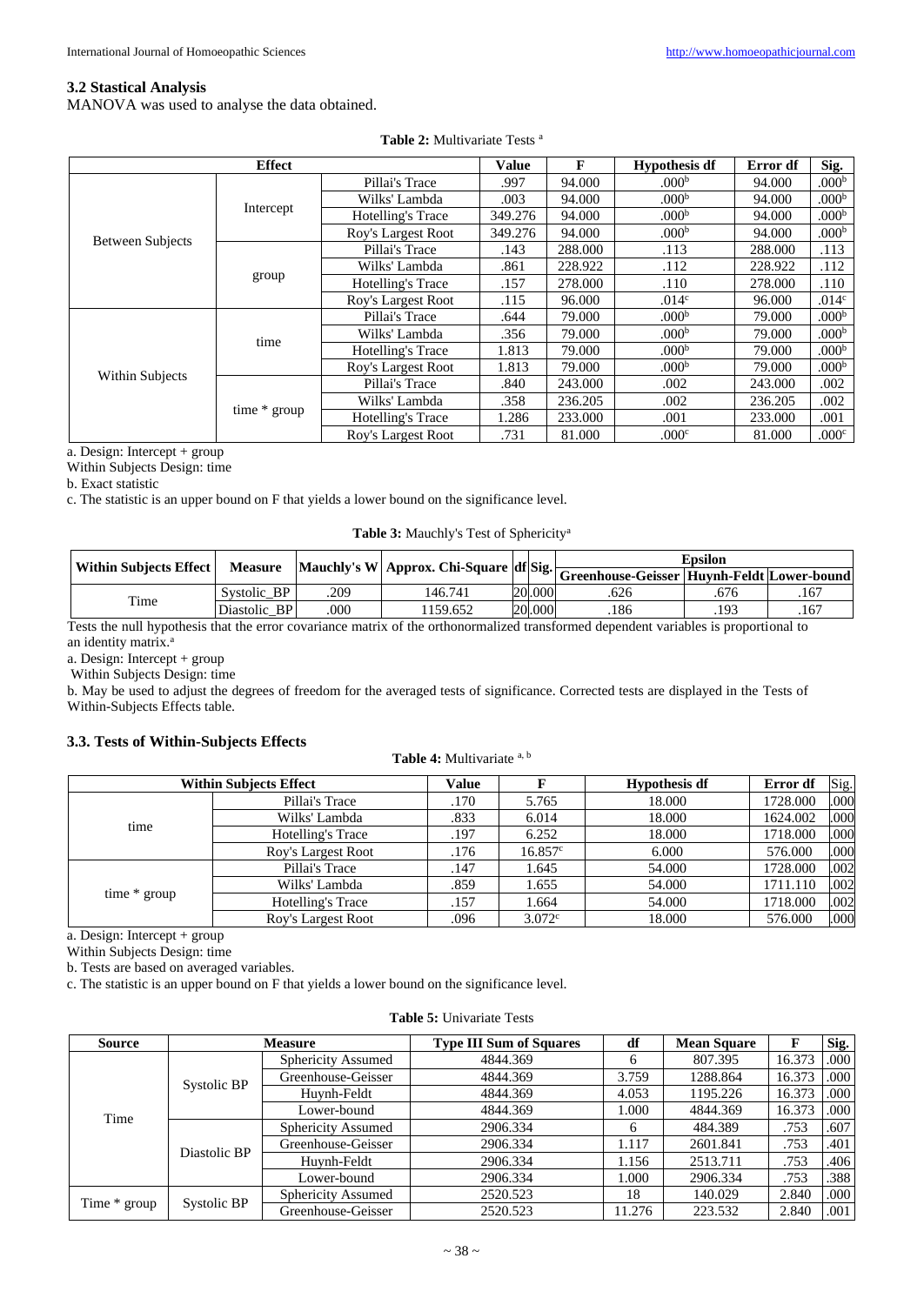|              |              | Huynh-Feldt               | 2520.523   | 12.159  | 207.292  | 2.840 | .001 |
|--------------|--------------|---------------------------|------------|---------|----------|-------|------|
|              |              | Lower-bound               | 2520.523   | 3.000   | 840.174  | 2.840 | .042 |
|              | Diastolic BP | <b>Sphericity Assumed</b> | 11726.934  | 18      | 651.496  | 1.013 | .443 |
|              |              | Greenhouse-Geisser        | 11726.934  | 3.351   | 3499.439 | 1.013 | .396 |
|              |              | Huynh-Feldt               | 11726.934  | 3.469   | 3380.905 | 1.013 | .397 |
|              |              | Lower-bound               | 11726.934  | 3.000   | 3908.978 | 1.013 | .391 |
| Error (time) | Systolic BP  | Sphericity Assumed        | 28403.680  | 576     | 49.312   |       |      |
|              |              | Greenhouse-Geisser        | 28403.680  | 360.829 | 78.718   |       |      |
|              |              | Huynh-Feldt               | 28403.680  | 389.098 | 72.999   |       |      |
|              |              | Lower-bound               | 28403.680  | 96.000  | 295.872  |       |      |
| Error(time)  | Diastolic BP | <b>Sphericity Assumed</b> | 370531.017 | 576     | 643.283  |       |      |
|              |              | Greenhouse-Geisser        | 370531.017 | 107.235 | 3455.322 |       |      |
|              |              | Huynh-Feldt               | 370531.017 | 110.995 | 3338.282 |       |      |
|              |              | Lower-bound               | 370531.017 | 96.000  | 3859.698 |       |      |

# **Table 6:** Tests of Within-Subjects Contrasts

| <b>Source</b> | <b>Measure</b> | time      | <b>Type III Sum of Squares</b> | df                      | <b>Mean Square</b> | $\mathbf{F}$ | Sig. |
|---------------|----------------|-----------|--------------------------------|-------------------------|--------------------|--------------|------|
|               |                | Linear    | 2740.321                       | 1                       | 2740.321           | 45.820       | .000 |
|               |                | Ouadratic | 1794.039                       | 1                       | 1794.039           | 33.814       | .000 |
|               |                | Cubic     | 213.607                        | 1                       | 213.607            | 5.428        | .022 |
|               | Systolic BP    | Order 4   | 46.695                         | $\mathbf{1}$            | 46.695             | .667         | .416 |
|               |                | Order 5   | 47.852                         | $\mathbf{1}$            | 47.852             | .973         | .326 |
|               |                | Order 6   | 1.855                          | $\mathbf{1}$            | 1.855              | .076         | .784 |
|               |                | Linear    | 145.829                        | $\mathbf{1}$            | 145.829            | .732         | .394 |
|               |                | Quadratic | 133.510                        | 1                       | 133.510            | .269         | .605 |
|               | Diastolic BP   | Cubic     | 614.082                        | 1                       | 614.082            | .845         | .360 |
|               |                | Order 4   | 25.528                         | $\mathbf{1}$            | 25.528             | .454         | .502 |
|               |                | Order 5   | 664.734                        | $\mathbf{1}$            | 664.734            | .504         | .480 |
|               |                | Order 6   | 1322.652                       | 1                       | 1322.652           | 1.246        | .267 |
|               |                | Linear    | 1486.119                       | 3                       | 495.373            | 8.283        | .000 |
|               |                | Quadratic | 623.720                        | 3                       | 207.907            | 3.919        | .011 |
|               | Systolic BP    | Cubic     | 149.127                        | $\overline{\mathbf{3}}$ | 49.709             | 1.263        | .291 |
|               |                | Order 4   | 60.090                         | 3                       | 20.030             | .286         | .835 |
|               |                | Order 5   | 147.095                        | $\overline{3}$          | 49.032             | .997         | .398 |
| Time          |                | Order 6   | 54.373                         | 3                       | 18.124             | .739         | .531 |
|               | Diastolic BP   | Linear    | 297.955                        | 3                       | 99.318             | .499         | .684 |
|               |                | Quadratic | 1446.247                       | 3                       | 482.082            | .972         | .409 |
|               |                | Cubic     | 3248.565                       | 3                       | 1082.855           | 1.490        | .222 |
|               |                | Order 4   | 99.801                         | 3                       | 33.267             | .592         | .622 |
|               |                | Order 5   | 4003.975                       | 3                       | 1334.658           | 1.011        | .391 |
|               |                | Order 6   | 2630.391                       | 3                       | 876.797            | .826         | .483 |
|               | Systolic BP    | Linear    | 5741.417                       | 96                      | 59.806             |              |      |
|               |                | Quadratic | 5093.432                       | 96                      | 53.057             |              |      |
|               |                | Cubic     | 3777.600                       | 96                      | 39.350             |              |      |
|               |                | Order 4   | 6718.267                       | $\overline{96}$         | 69.982             |              |      |
|               |                | Order 5   | 4719.863                       | 96                      | 49.165             |              |      |
|               |                | Order 6   | 2353.101                       | 96                      | 24.511             |              |      |
|               | Diastolic BP   | Linear    | 19121.394                      | 96                      | 199.181            |              |      |
|               |                | Quadratic | 47617.589                      | 96                      | 496.017            |              |      |
|               |                | Cubic     | 69785.520                      | 96                      | 726.933            |              |      |
|               |                | Order 4   | 5394.833                       | $\overline{96}$         | 56.196             |              |      |
|               |                | Order 5   | 126692.446                     | 96                      | 1319.713           |              |      |
|               |                | Order 6   | 101919.235                     | 96                      | 1061.659           |              |      |

# **Table 7:** Tests of Between-Subjects Effects

| <b>Transformed Variable: Average</b> |                |                                |    |                    |           |      |  |  |  |
|--------------------------------------|----------------|--------------------------------|----|--------------------|-----------|------|--|--|--|
| Source                               | <b>Measure</b> | <b>Type III Sum of Squares</b> | df | <b>Mean Square</b> |           | Sig. |  |  |  |
| Intercept                            | Systolic BP    | 8394489.051                    |    | 8394489.051        | 24152.864 | .000 |  |  |  |
|                                      | Diastolic BP   | 4012705.716                    |    | 4012705.716        | 5076.192  | .000 |  |  |  |
| Group                                | Systolic BP    | 1530.937                       |    | 510.312            | 1.468     | .228 |  |  |  |
|                                      | Diastolic BP   | 1383.456                       |    | 461.152            | .583      | .627 |  |  |  |
| Error                                | Systolic BP    | 33365.440                      | 96 | 347.557            |           |      |  |  |  |
|                                      | Diastolic BP   | 75887.543                      | 96 | 790.495            |           |      |  |  |  |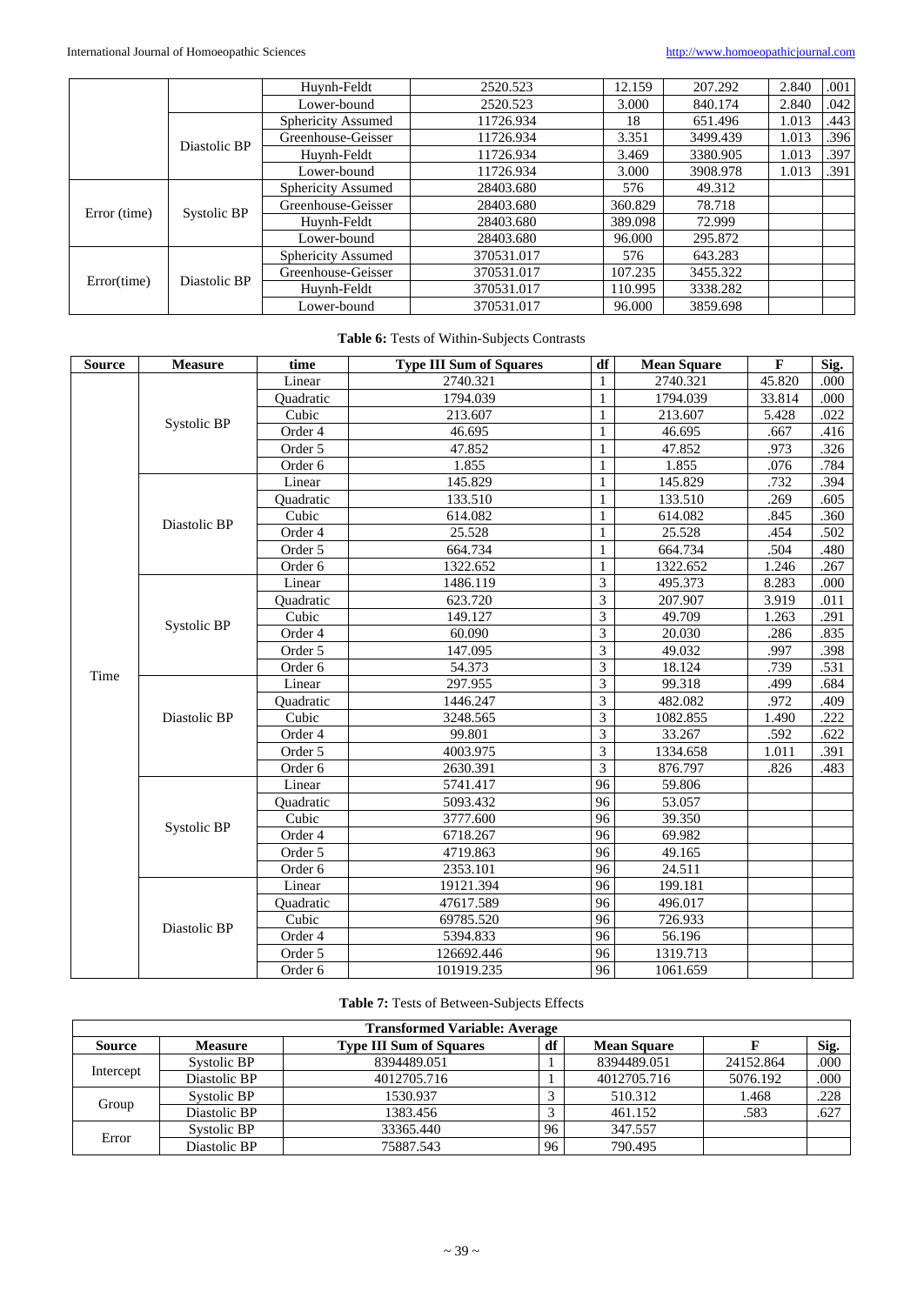#### **3.4 Estimated Marginal Means**

| Table 8: 3. Group * time |  |  |  |  |
|--------------------------|--|--|--|--|
|--------------------------|--|--|--|--|

| <b>Measure</b> |                          | <b>Time</b>              | <b>Mean</b> | <b>Std. Error</b> | 95% Confidence Interval |                    |
|----------------|--------------------------|--------------------------|-------------|-------------------|-------------------------|--------------------|
|                | Group                    |                          |             |                   | <b>Lower Bound</b>      | <b>Upper Bound</b> |
|                |                          | 1                        | 112.320     | 1.783             | 108.780                 | 115.860            |
|                |                          | $\overline{c}$           | 110.880     | 2.631             | 105.657                 | 116.103            |
|                | negative control group   | 3                        | 110.400     | 1.875             | 106.678                 | 114.122            |
|                |                          | $\overline{4}$           | 110.560     | 1.934             | 106.721                 | 114.399            |
|                |                          | 5                        | 111.920     | 1.691             | 108.564                 | 115.276            |
|                |                          | 6                        | 111.440     | 1.678             | 108.110                 | 114.770            |
|                |                          | 7                        | 111.040     | 1.644             | 107.776                 | 114.304            |
|                |                          | 1                        | 117.760     | 1.783             | 114.220                 | 121.300            |
|                |                          | $\overline{2}$           | 108.400     | 2.631             | 103.177                 | 113.623            |
|                |                          | 3                        | 108.240     | 1.875             | 104.518                 | 111.962            |
|                | Rauwolfia serpentina O   | $\overline{4}$           | 106.000     | 1.934             | 102.161                 | 109.839            |
|                |                          | 5                        | 103.280     | 1.691             | 99.924                  | 106.636            |
|                |                          | 6                        | 103.800     | 1.678             | 100.470                 | 107.130            |
| Systolic BP    |                          | 7                        | 103.040     | 1.644             | 99.776                  | 106.304            |
|                |                          | $\mathbf{1}$             | 114.400     | 1.783             | 110.860                 | 117.940            |
|                |                          | 2                        | 112.240     | 2.631             | 107.017                 | 117.463            |
|                |                          | 3                        | 109.200     | 1.875             | 105.478                 | 112.922            |
|                | Rauwolfia serpentina 6C  | $\overline{4}$           | 109.920     | 1.934             | 106.081                 | 113.759            |
|                |                          | 5                        | 107.760     | 1.691             | 104.404                 | 111.116            |
|                |                          | 6                        | 108.160     | 1.678             | 104.830                 | 111.490            |
|                |                          | 7                        | 110.000     | 1.644             | 106.736                 | 113.264            |
|                |                          | 1                        | 118.000     | 1.783             | 114.460                 | 121.540            |
|                |                          | $\overline{c}$           | 109.400     | 2.631             | 104.177                 | 114.623            |
|                |                          | 3                        | 107.680     | 1.875             | 103.958                 | 111.402            |
|                | Rauwolfia serpentina 30C | $\overline{4}$           | 105.840     | 1.934             | 102.001                 | 109.679            |
|                |                          | 5                        | 106.400     | 1.691             | 103.044                 | 109.756            |
|                |                          | 6                        | 108.880     | 1.678             | 105.550                 | 112.210            |
|                |                          | 7                        | 109.280     | 1.644             | 106.016                 | 112.544            |
|                |                          | 1                        | 75.920      | 1.644             | 72.657                  | 79.183             |
|                |                          | $\overline{c}$           | 74.800      | 1.832             | 71.164                  | 78.436             |
|                |                          | 3                        | 76.000      | 1.551             | 72.920                  | 79.080             |
|                | negative control group   | $\overline{4}$           | 75.680      | 1.683             | 72.338                  | 79.022             |
|                |                          | 5                        | 74.480      | 13.064            | 48.548                  | 100.412            |
|                |                          | 6                        | 76.400      | 1.453             | 73.515                  | 79.285             |
|                |                          | 7                        | 77.600      | 1.389             | 74.844                  | 80.356             |
|                |                          | $\mathbf{1}$             | 79.680      | 1.644             | 76.417                  | 82.943             |
|                |                          | $\overline{c}$           | 75.040      | 1.832             | 71.404                  | 78.676             |
|                |                          | 3                        | 73.200      | 1.551             | 70.120                  | 76.280             |
|                | Rauwolfia serpentina O   | $\overline{\mathcal{L}}$ | 72.480      | 1.683             | 69.138                  | 75.822             |
|                |                          | 5                        | 72.680      | 13.064            | 71.748                  | 123.612            |
|                |                          | 6                        | 72.800      | 1.453             | 69.915                  | 75.685             |
| Diastolic BP   |                          | 7                        | 72.080      | 1.389             | 69.324                  | 74.836             |
|                |                          | 1                        | 77.440      | 1.644             | 74.177                  | 80.703             |
|                |                          | $\overline{\mathbf{c}}$  | 77.440      | 1.832             | 73.804                  | 81.076             |
|                |                          | 3                        | 77.120      | 1.551             | 74.040                  | 80.200             |
|                | Rauwolfia serpentina 6C  | 4                        | 74.240      | 1.683             | 70.898                  | 77.582             |
|                |                          | 5                        | 74.080      | 13.064            | 48.148                  | 100.012            |
|                |                          | 6                        | 74.000      | 1.453             | 71.115                  | 76.885             |
|                |                          | $\tau$                   | 76.560      | 1.389             | 73.804                  | 79.316             |
|                |                          | 1                        | 78.960      | 1.644             | 75.697                  | 82.223             |
|                |                          | $\overline{c}$           | 73.840      | 1.832             | 70.204                  | 77.476             |
|                |                          | 3                        | 73.600      | 1.551             | 70.520                  | 76.680             |
|                | Rauwolfia serpentina 30C | $\overline{4}$           | 69.840      | 1.683             | 66.498                  | 73.182             |
|                |                          | 5                        | 71.200      | 13.064            | 45.268                  | 97.132             |
|                |                          | 6                        | 73.360      | 1.453             | 70.475                  | 76.245             |
|                |                          | 7                        | 74.440      | 1.389             | 71.684                  | 77.196             |
|                |                          |                          |             |                   |                         |                    |

The study shows the following changes in the respective groups.

Group A Negative Control Group: No any significant variations.

Group B *Rauwolfia serpentina* Ѳ: Significant decrease in

systolic blood pressure was noted but not in diastolic blood pressure. The lowered systole did not get restored back to normal by the end of 3 hours study time.

Group C *Rauwolfia serpentina* 6C: Systolic blood pressure was lowered by 2 hours after the administration which